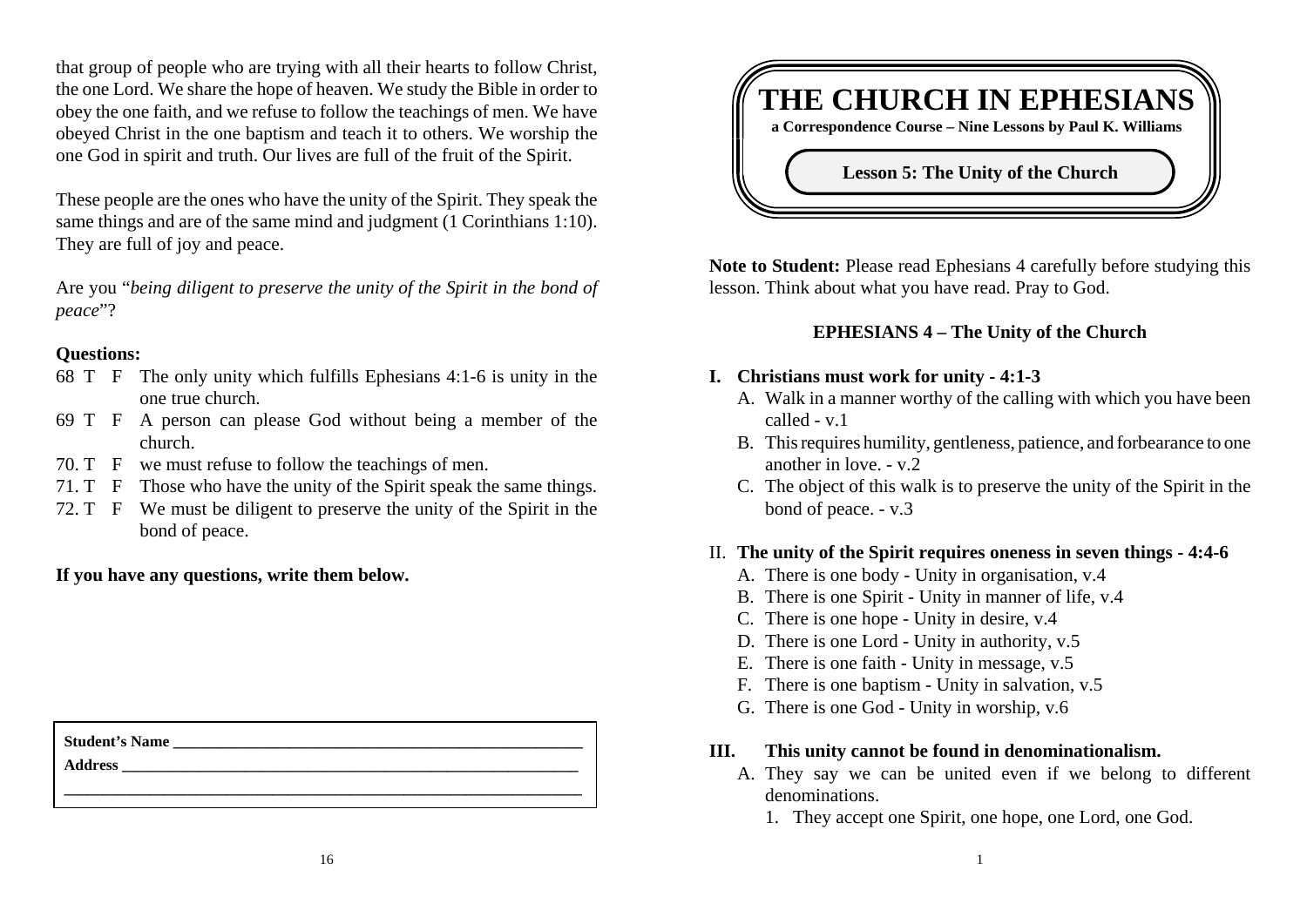- 2. They deny one body, one faith, one baptism.
- B. Community churches and the SCM say we can believe different things but still be united in one group.
	- 1. They have "one body", but
	- 2. They deny one faith, one baptism.
- **IV. The unity of the Spirit requires that we all be in the one church which follows Christ, and that we work hard to follow His word in love.**

# **I. Christians must work for unity - 4:1-3**

A physical body has unity. It takes all its instructions from its head. Every part of the body is perfectly joined with all the other parts and operates together with them. This is unity.

The church is the body of Christ. It must take ALL its instructions from its head (Ephesians 1:22-23). Every member must be joined with the others, working together with them (Ephesians 4:16).

However, the members of a *physical* body do not have individual will. They naturally obey the instructions of the head. The *spiritual* body is made up of *people* who can refuse to obey the instructions of Christ. If the church of Christ is going to function as a body, the members have to *work* for unity.

On the night before Jesus was crucified he prayed: "*I do not pray for these alone, but also for those who will believe in Me through their word; "that they all may be one, as You, Father, are in Me, and I in You; that they also may be one in Us, that the world may believe that You sent Me."* (John 17:20-21) Jesus wants us to have the unity which He and His Father have. The body of Christ is to be ONE.

# **We must walk in a worthy manner - v.1**

Verse 1 says: *"I, therefore, the prisoner of the Lord, beseech you to walk worthy of the calling with which you were called*." Verses 2 and 3 describe

more than the truth of God.

# **B. Community churches and the SCM say we can believe different things but still be united in one group.**

Some in the denominations want those of faiths to meet together. Two examples of this are what are sometimes called "Community Churches." Anyone who professes to be a Christian can be a member. In those churches are people who are Methodists, Roman Catholics, Pentecostals, etc. They still believe as they have always believed, but they worship together with the others.

Another example of this is the SCM (Students Christian Movement) which meets in mos schools. They encourage students of all denominations to meet and worship wit them, yet one of their aims is "To foster loyalty among students to their own denominations." (Handbook for the Students Christian Movement, p.9)

This kind of "unity" is not the unity of the Spirit, either. Though they are trying to be "one body," it is not the body of Christ. They still deny the one faith and the one baptism. This kind of unity is from Satan, not God.

# **Questions:**

- 64. T F Denominations want the unity of the Spirit.
- 65. T F It doesn't make any difference what church you belong to as long as we all believe in Christ.
- 66. T F Denominations do not have unity in the one body, one faith, and one baptism.
- 67. T F One of the aims of the SCM is "To foster (encourage) loyalty among students to their own denominations."

# **IV. The unity of the Spirit requires that we all be in the one church which follows Christ, and that we work hard to follow His word in love.**

The only unity which fulfills what Paul wrote in Ephesians 4:1-6 is the unity in the one true church. We must all be members of that one body,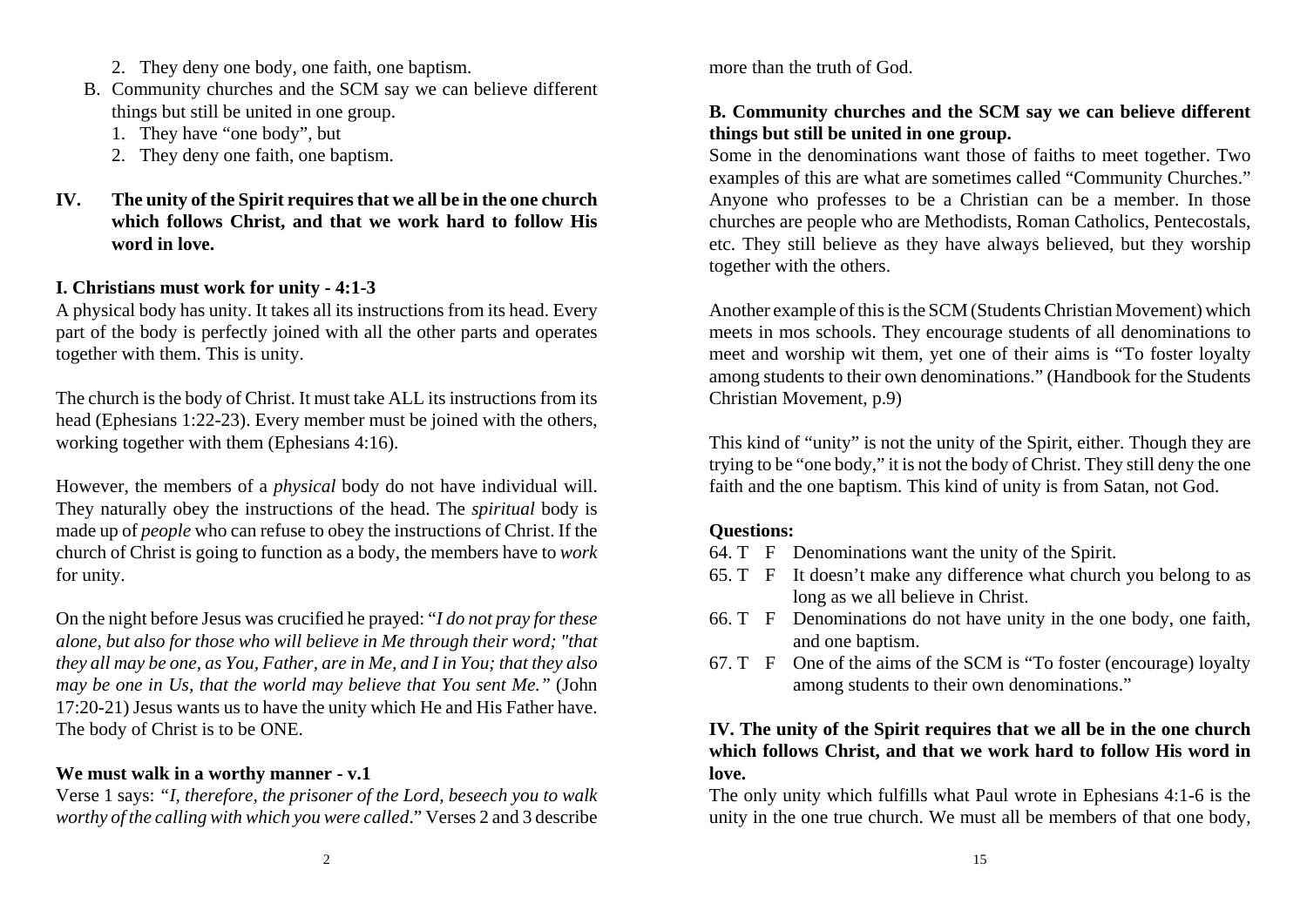This worship must be "**in spirit and truth**". (John 4:24 This worship is revealed in the New Testament and is unlike the worship of the Old Testament. That worship was fleshly, consisting of animal sacrifices and other fleshly ordinances. That worship was in type, not in truth, with the sacrifices and feast days foreshadowing the true worship of the New Testament. We now have that spiritual and true worship revealed by the apostles of Jesus Christ. If we worship the one God we must worship Him in spirit and truth. We must not add to that worship. It must be that which God has given.

### **Questions:**

- 59. T F It is right to worship many gods.
- 60. T F It is right to worship the ancestors.
- 61. T F Some people worship money.
- 62. T F We must worship the one God in spirit and truth.
- 63. T F New Testament worship is different from the worship given in the Old Testament.

### **III. This unity cannot be found in denominationalism.**

The unity of the Spirit requires us to be united in the one body, the one Spirit, the one hope, the one Lord, the one faith, the one baptism, and the one God and Father. As you can see, that is not denominationalism. Though the denominations talk about unity, they do not strive for the unity of the Spirit.

# **A. They say we can be united even if we belong to different denominations.**

You know what denominations say, "It doesn't make any difference what church you belong to as long as we all believe in Christ." If Paul wrote the truth that statement is a lie. Denominational people seem to accept one Spirit, one hope, one Lord (even though they do not truly obey Him), and one God (even though they add to the worship He has given). But it is easy to see that they deny there is one body, one faith, and one baptism. They simply do not believe what Paul has written in Ephesians. They will not submit to the authority of Jesus Christ. They love their denominations

that walk.

Before we can be expected to live this difficult life, we must understand the calling with which we have been called. Paul has described us as "fellow-citizens," "saints," and "members of God's household." (2:19) Our calling as *citizens* is to service in the kingdom; as *saints* it is to holy living and dedication to God's service; and as *members of God's household* it is to the love and loyalty of children.

If we understand who we are–to what we have been called–we will bewilling to use all our strength to walk in the way which is worthy of that calling.

### **This walk requires humility, gentleness, patience, and forbearance to one another in love - v.2**

*"with all lowliness and gentleness, with longsuffering, bearing with one another in love."* It requires *humility* because we do not deserve our salvation. The pride of life is a work of the flesh (1 John 2:16). Only the poor in spirit have the kingdom of heaven (Matthew 5:3).

It requires *gentleness* because we do not want to cause our brother to sin by our rude manner. When Paul gave instructions to Timothy he wrote, *"a servant of the Lord must not quarrel but be gentle to all, able to teach, patient, in humility correcting those who are in opposition, if God perhaps will grant them repentance, so that they may know the truth."* (2 Timothy 2:24-25)

It requires *patience* because people require long training to be what God wants them to be. Those who are born again are not born mature adults. As in the physical world, they are little children. And like physical children, they require time for growth. Peter wrote: "*as newborn babes, desire the pure milk of the word, that you may grow thereby*" (1 Peter 2:2) We have to be patient and wait for the growth.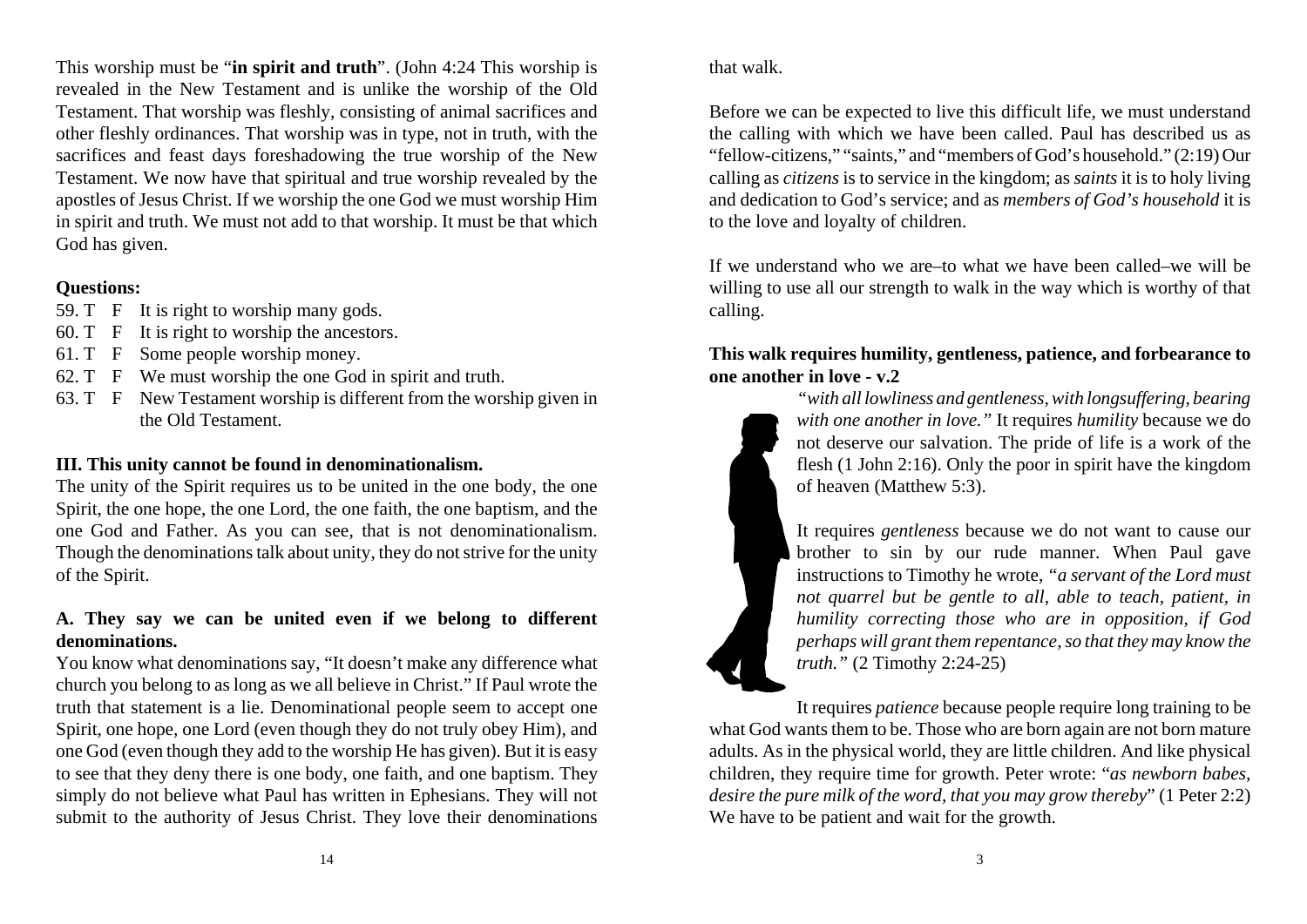"*Forbearance"* means that we must bear the weaknesses and sins of others, even when they sin against us. We do this because of our love for them.

## **The purpose of this walk is unity.**

"*Being diligent to preserve the unity of the Spirit in the bond of peace.*" (v.3) The phrase, "*being diligent*," means that we have to work hard at this job without giving up.

We must work to keep "*the unity of the Spirit.*" This is not the unity of keeping man's traditions; it is the unity attained when we all keep the commands of the Holy Spirit. It is the unity commanded by Paul in 1 Corinthians *1:10. "Now I plead with you, brethren, by the name of our Lord Jesus Christ, that you all speak the same thing, and that there be no divisions among you, but that you be perfectly joined together in the same mind and in the same judgment."* The thing that binds us together is our love of peace–the peace of being one in Christ and of being at peace with God.

# **Questions:**

- 1. 1 Corinthians 12:27 says that you are \_\_\_\_\_\_\_\_\_\_\_\_\_\_\_\_ individually in the body of Christ.
- 2. 1 Corinthians 12:13 says that we are all \_\_\_\_\_\_\_\_\_\_\_\_\_\_\_\_\_\_\_\_\_\_\_\_ into Christ's body.
- 3. From WHOM must the body of Christ take instructions?
- 4. T F Jesus wants us to have the unity which He and the Father have.
- 5. T F We have been called to be citizens of Satan's kingdom.
- 6. T F Saints are to live holy lives.
- 7. T F Christians are members of God's household.
- 8. T F God expects us to live in a way which is worthy of our calling.
- 9. T F The pride of life is a fruit of the Spirit.
- 10. T F The poor in spirit have the kingdom of heaven.
- 11. T F The man of God must correct people "with gentleness".
- 12. T F When one becomes a Christian he is full grown.
- 13. T F We must bear the weaknesses and sins of others.

put one into the kingdom of God. Denominations are full of people who think they are saved but are not–because they have not obeyed the word of Christ concerning baptism.

Have you obeyed Jesus in baptism? If you have not, contact us at once. We want you to be saved. We want to help you.

# **Questions:**

- 49. T F Baptism is not important.
- 50. T F It makes no difference whether you are sprinkled or immersed in baptism.
- 51. Which verse says that Jesu cleansed the church by the washing of water with the word?
- 52. Which verse says that we mut be born of water and the Spirit?

53. Which verse says that he who believes and is baptized shall be saved?

- 54. T F The one baptism is "for the forgiveness of sins."
- 55. T F The one baptism puts one into Christ.
- 56. T F One must obey Christ in the one baptism in order to be saved.
- 57. T F All the denominations practice the one baptism.
- 58. T F No baptism saves except the one baptism.

# **7. There is one God–Unity in worship, v.6**

Our God the Father is over all and through all and in all! All praise must go to Him. He is the One we must worship, and we must worship in the way He demands.

Idolatry did not disappear when the gospel was preached. It survives in Hinduism and in ancestor worship. Those who refuse to bow to those idols often bow to the gods of money or pleasure. God taught Israel: "*You shall have no other gods before Me."* (Exodus 20:3) Though others have many gods, the Christian knows that there is only One. He worships the one God the Father.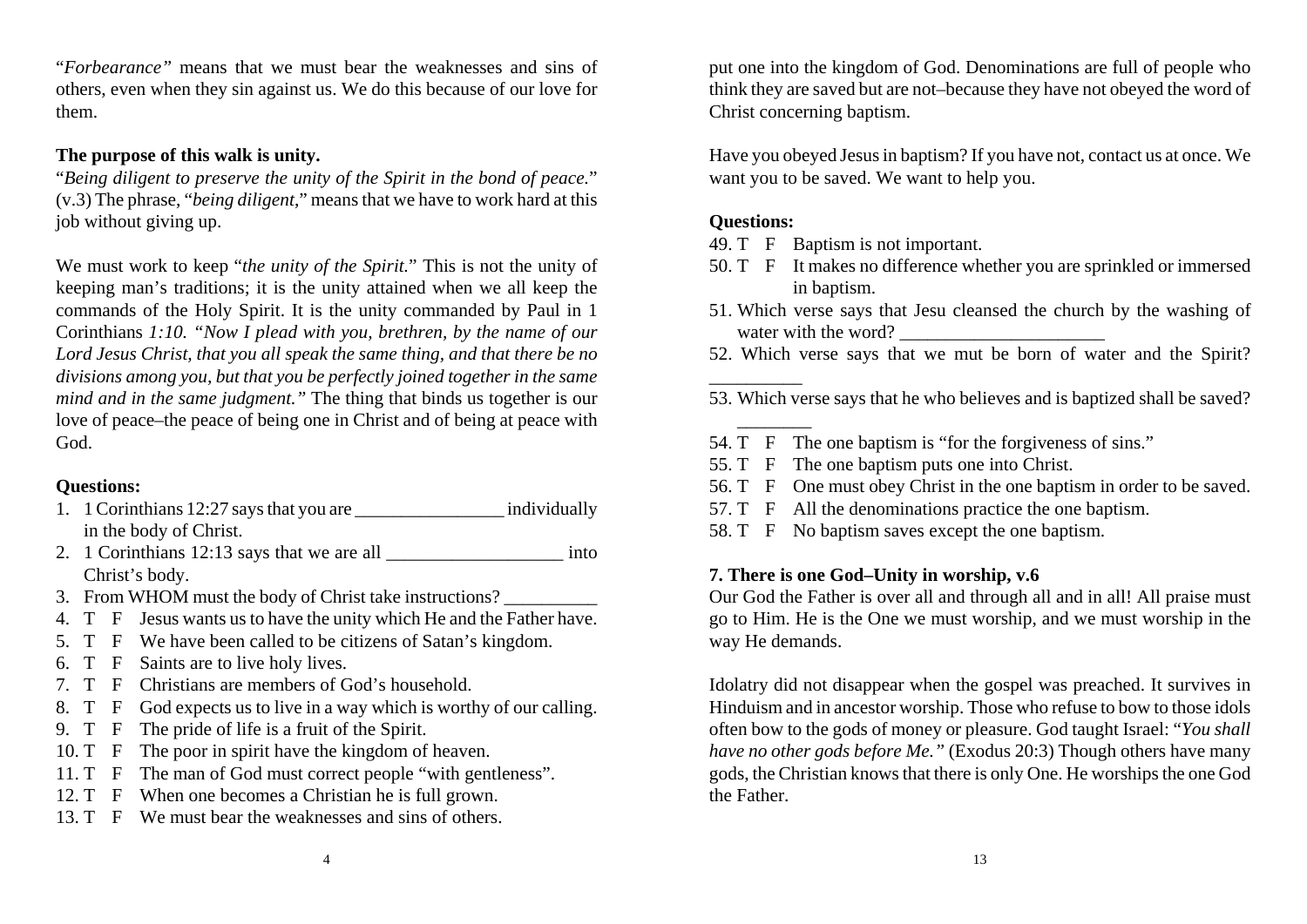- 44. T F The denominations have only one faith.
- 45. T F According to God we have the right to choose which faith we want to follow.
- 46. T F Each creed book of the denominations contains a differentfaith.
- 47. T F Any creed which contains more than the Bible contains too much.
- 48. T F To have the unity of the Spirit we must all follow the one faith.

### **6. There is one baptism–Unity in salvation, v.5**

The denominations say that baptism is not important. They say baptism is sprinkling, or pouring, or immersion three times. They teach that one is saved before baptism, or they teach that the baby must be baptised. In the denominations there are many baptisms.

The word of Jesus teaches "*one baptism*." Paul described it in Ephesians 5:26 when he wrote, "*that He might sanctify and cleanse her* (the church) *with the washing of water by the word*." Jesus told Nicodemus, "*Most assuredly, I say to you, unless one is born of water and the Spirit, he cannot enter the kingdom of God."* (John 3:5) After Jesus' resurrection He said plainly, "*He who believes and is baptized will be saved; but he who does not believe will be condemned*." (Mark 16:16)

the one baptism is for believers (Mark 16:16) who have repented of their sins (Acts 2:38) and have confessed their faith in Christ (Acts 8:36-38). It is immersion in water (John 3:23; Acts 8:36-39; Romans 6:4) one time (in the likeness of the death, burial and resurrection of Jesus, Romans 6:4) for the forgiveness of sins (Acts 2:38). It puts one into Christ (Galatians 3:27), the body of Christ (1 Corinthians 12:13) which is the church. It is performed by the authority of the Father, the Son and the Holy Spirit (Matthew 28:18-20). It saves us (1 Peter 3:21). He who is not born of water and the Spirit cannot enter the kingdom of God (John 3:50).

The church of Christ is made up of those who have submitted to the one baptism. Any other baptism is not of God. It does not save and does not

- 14. We must work hard to the the of the of the of the state of the state of the state of the state of the state of the state of the state of the state of the state of the state of the state of the state of the state of the Spirit.
- 15. T F In 1 Corinthians 1:10 Paul says it is right for Christians to speak things which are different from what other Christians speak.
- 16. The thing which binds us together is our love of with one another and with God.

# **II. The unity of the Spirit requires oneness in seven things–4:4-6**

*"There is one body and one Spirit, just as you were called in one hope of your calling; one Lord, one faith, one baptism; one God and Father of all, who is above all, and through all, and in you all."* Ephesians 4:4-6

If we have the unity of the Spirit we must be united on these seven basic things. We cannot choose to believe in two bodies or to practice many baptisms. God recognises only one of each of these things, and if we are to be united with Him we must accept that there is only one body, Spirit, hope, Lord, faith, baptism, and God. We must listen to and believe what the Spirit tells us about each of these. There is no other way to the unity of the Spirit.

## **Questions:**

17. The seven basic things on which we must be united are:

\_\_\_\_\_\_\_\_\_\_\_\_\_\_\_ \_\_\_\_\_\_\_\_\_\_\_\_\_\_\_\_\_\_\_ \_\_\_\_\_\_\_\_\_\_\_\_\_\_\_\_\_\_\_

\_\_\_\_\_\_\_\_\_\_\_\_\_\_\_ \_\_\_\_\_\_\_\_\_\_\_\_\_\_\_\_\_\_\_\_ \_\_\_\_\_\_\_\_\_\_\_\_\_\_\_\_\_\_\_

18. There is no other way to the unity of the \_\_\_\_\_\_\_\_\_\_\_\_\_\_\_\_\_.

### **1. There is one body–Unity in organisation, v.4**

The body is the church. "*And He put all things under His feet, and gave Him to be head over all things to the church, which is His body, the*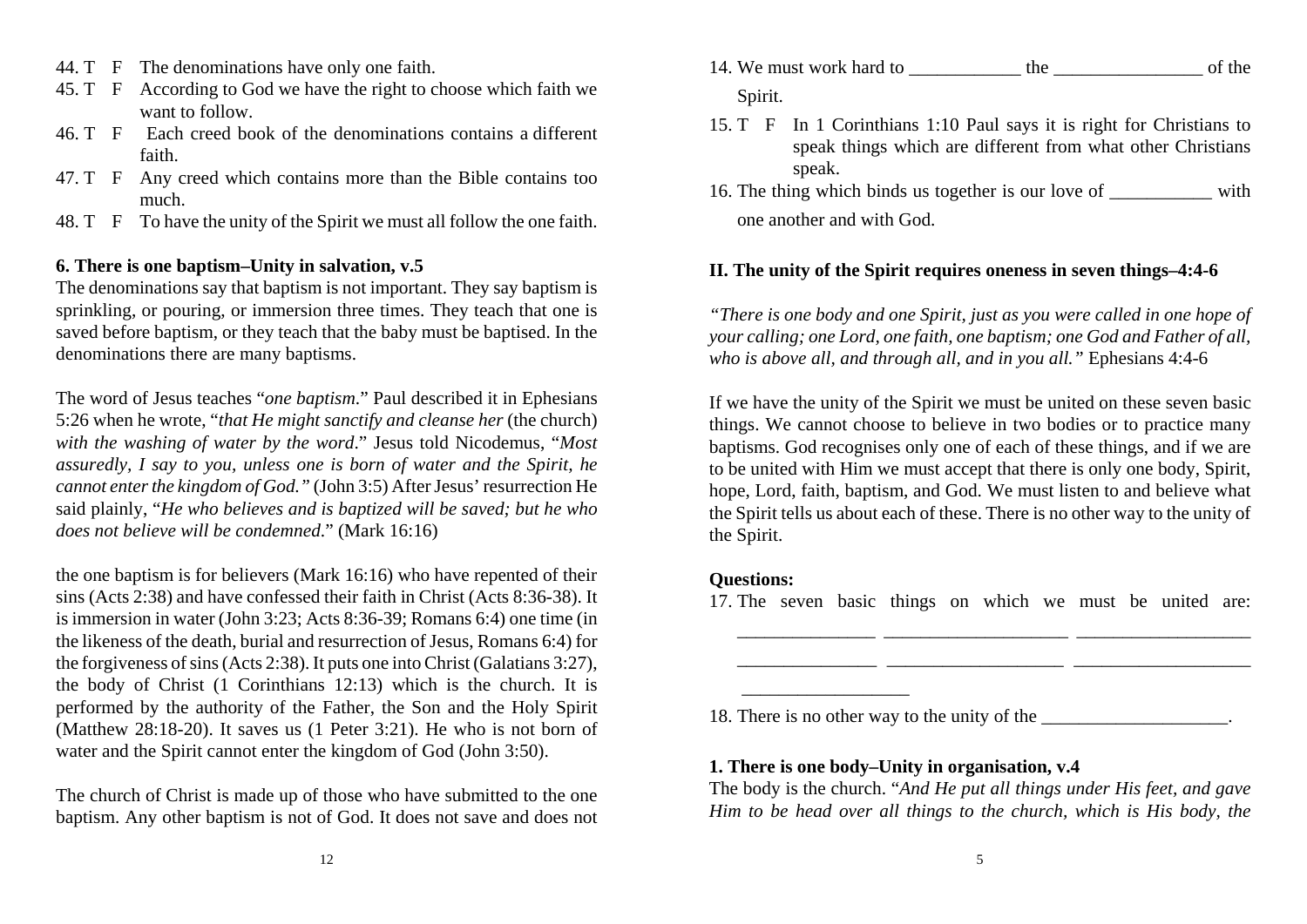*fullness of Him who fills all in all*." (Ephesians 1:22-23) God has only one church and Jesus is the head.

There are many churches which have been started by men; there is only one church which is from God. Every denomination is a separate religious body. It has its own head, headquarters, name, creed, etc. God has one body. Christ is its head and its headquarters is in heaven. It is called by His name, and its creed is the New Testament which the Holy Spirit gave to the apostles and prophets.

There can be no compromise. Either we are united in the one body, or we are separated from God! Unity of the Spirit requires that we recognise the one body, which is the church.

### **Questions:**

19. Which verses tell us that the church is Christ's body?

- 20. T F Each denomination is a separate religious body.
- 21. T F The creed of the one church is the New Testament.
- 22. T F A person can be in a denomination and be united with God.
- 23. T F Denominationalism is pleasing to God.

# **2. There is one Spirit–Unity in manner of life, v.4**

The Holy Spirit is one, and His message is one. People in different denominations claim that they receive messages from the Holy Spirit, yet they teach and practice opposite things. Some teach that there are three persons in the Godhead; others teach there is only one person in the Godhead and His name is Jesus. Some practice sprinkling for baptism; others immerse people three times. They all say they get their messages from the Holy Spirit. But there is only ONE Spirit, and He does not contradict Himself. His message is found in the writings of the apostles and prophets–the New Testament. If we listen to the one Spirit, we will listen to His message in the New Testament. We will not listen to people who teach things not found in His word.

Faith," or I am of the Roman Catholic faith." People think they have the right to choose which faith to follow in the same way they have the right to choose which hat to wear. But God has not given us that choice. "*There is one faith."*

In my library I have a number of books published by various denominations. Each of them is a statement of the belief (faith) of that denomination. There is the Baptist Manual, the Roman Catholic Catechism, The Methodist Discipline. The Manual of the Church of the Nazarene, the Handbook for the Students' Christian Movement of South Africa, and others. Each creed book contains a different faith.



These denominations claim to follow the Bible. I wonder why they need to publish creed books? God has given us "The faith." Anything more is too much; Anything less is too little; anything different is wrong! If these creeds could be abolished and if everyone would try to follow only the New Testament, the denominations would disappear. The Christian wants the unity of the Spirit; therefore he listens only to the one faith, the truth revealed in the New Testament.

## **Questions:**

- 41. T F There is only one body of truth which we must believe.
- 42. T F The "one faith" is the truth revealed in the New Testament.
- 43. T F Acts 6:7 shows that we must be obedient to the faith.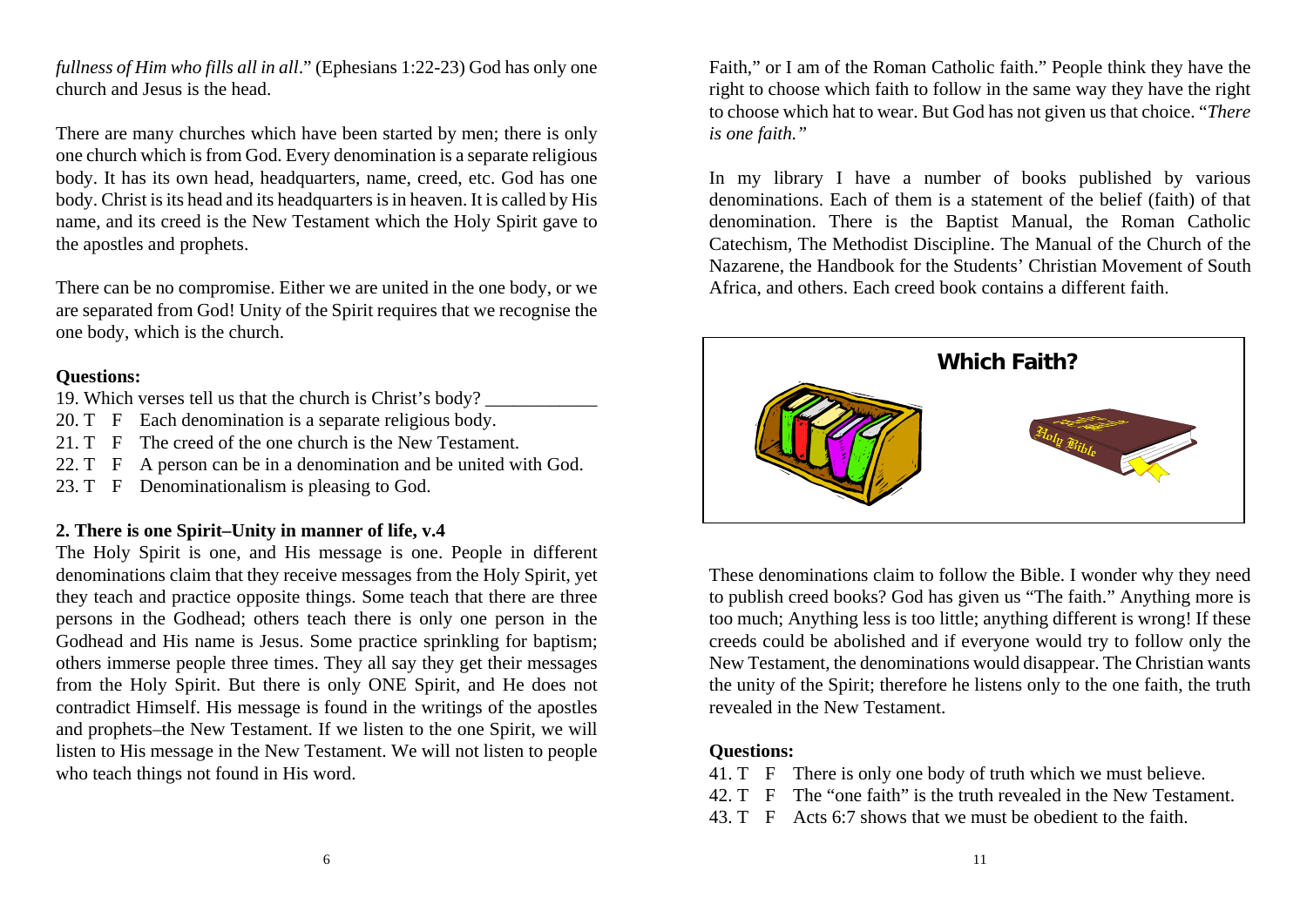If we listen to someone else, we will be lost. "*Whoever transgresses and does not abide in the doctrine of Christ does not have God. He who abides in the doctrine of Christ has both the Father and the Son*." (2 John 9)

Hinduism and Ancestor Worship have many lords. Denominations listen to their leaders instead of Jesus. The worldly listen to Satan. The Christian knows that there is only one Lord and he will not let anyone turn him away from Christ. Jesus' word is absolute authority, and the Christian will not listen to anyone else.

### **Questions:**

- 35. T F The "one Lord" is Shemba.
- 36. T F The word "Lord" means "Saviour."
- 37. T F The authority of Jesus is greater than the authority of Moses.
- 38. T F We must obey the government even if it tells us to do wrong.
- 39. T F If I do not stay in the teaching of Christ, I do not have God.
- 40. T F The Christian must listen only to Christ.

### **5. There is one faith–Unity in message, v.5**

In this verse the word "*faith*" means "*that which one believes.*" There is one body of truth which must be believed if we are to be saved. There is only one faith.

In lesson 4 we noticed the statement of Jude, part of which says "*contend earnestly for the faith which was once for all delivered to the saints*." (Jude 3) The one faith was delivered by the Holy Spirit to the apostles and prophets (Ephesians 3:5). They delivered it to us through the writings which are the New Testament (Ephesians 3:3-4). Therefore the "one faith" is the truth revealed in the New Testament.

We must obey that faith. "*a great many of the priests were obedient to the faith.*" (Acts 6:7) It is not enough to believe the truth, it must be obeyed.

Every religion has its own faith. There are as many faiths as there are denominations. Sometimes a person will say, "I am of the Methodist The message of the Holy Spirit will produce in us the fruit of the Spirit: "*But the fruit of the Spirit is love, joy, peace, longsuffering, kindness, goodness, faithfulness, gentleness, self-control. Against such there is no law."* 

Those who put the word of the Holy Spirit to work in their lives become changed people. Their *love* for God and for others causes them to obey God and preach the word to others. Knowing that they are pleasing God brings great *joy* and *peace*. *Kindness* characterizes their dealings with others, and their life is full of *goodness*. Their *faithfulness* causes them to be trusted by other people, and *faithfulness* is seen in their faithful obedience to the word of the Holy Spirit. *Gentleness* is evident in the way they deal with others and *self-control* causes them to keep themselves from evil things. All those who listen to the one Spirit produce this fruit. Can you see how this will produce unity? Are you listening to the one Spirit?